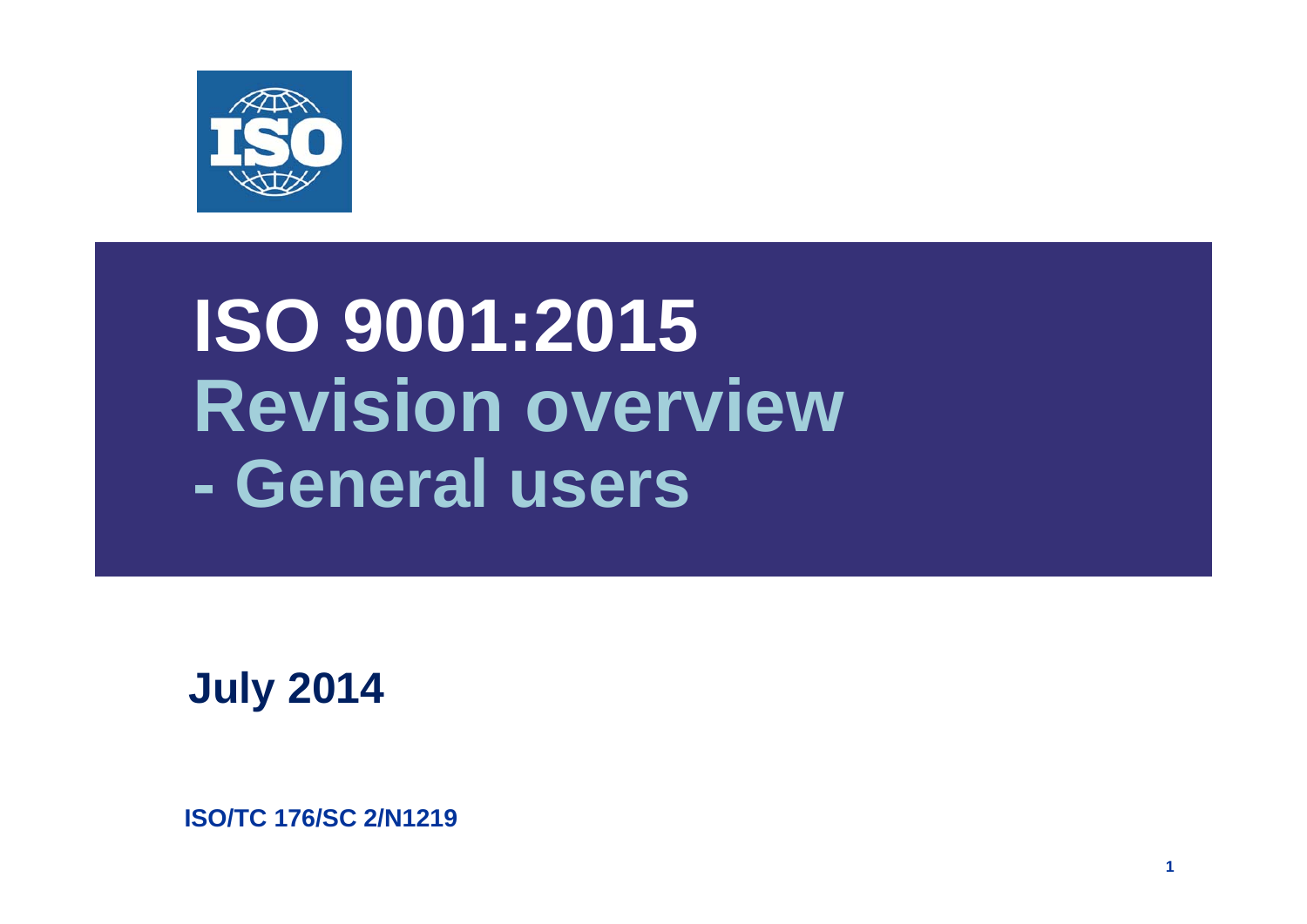### **Disclaimers**

- **verbal statements made by the presenter may** represent personal opinions and/or interpretations
- **the presentation includes information related to** the revision process up to and including May 2014
- further changes *may* occur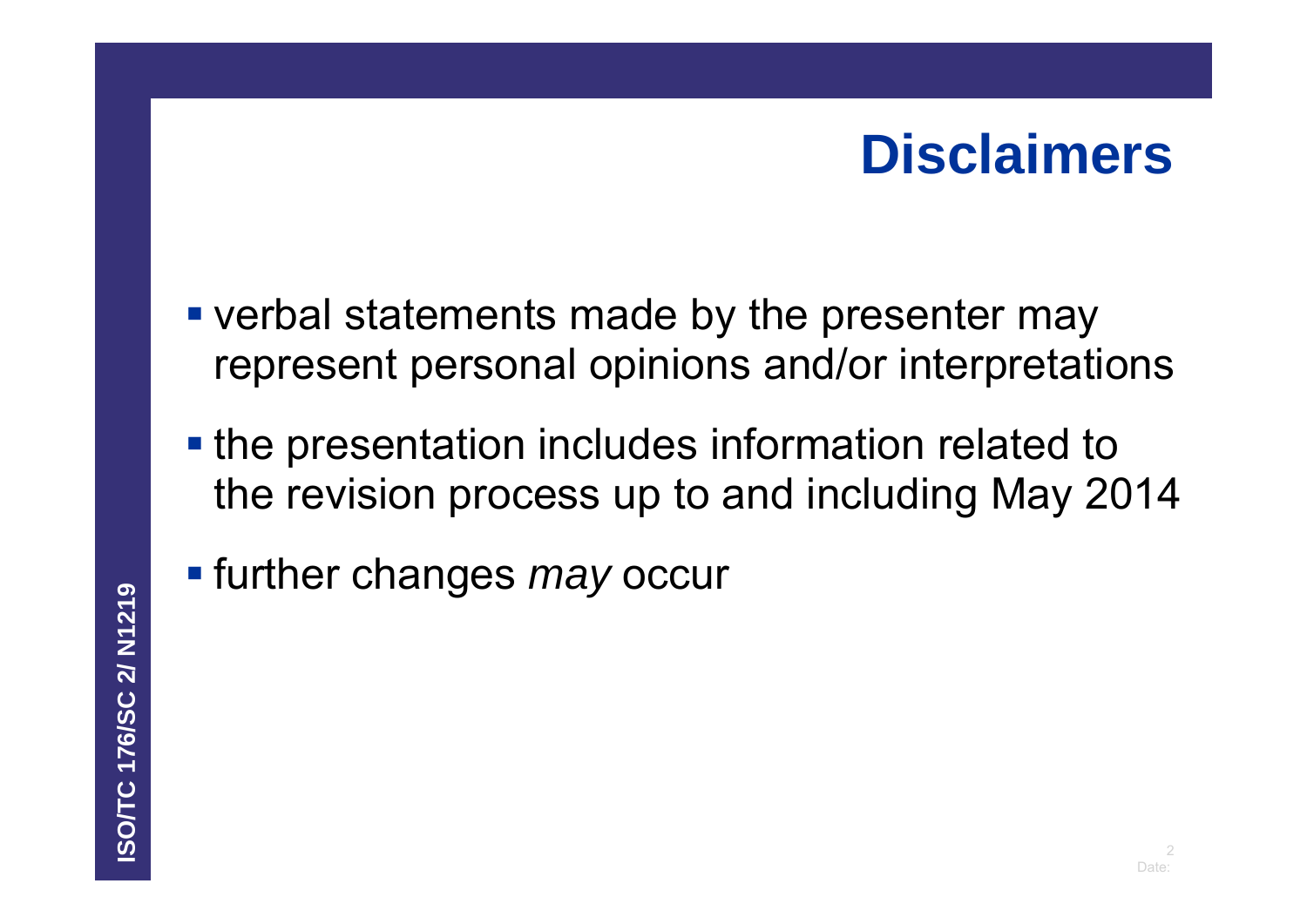## **International Organization for Standardization (ISO)**

- **all ISO standards are based on consensus**
- **ISO work involves experts from business,** government, academia, etc.
- **representation from over 160 countries**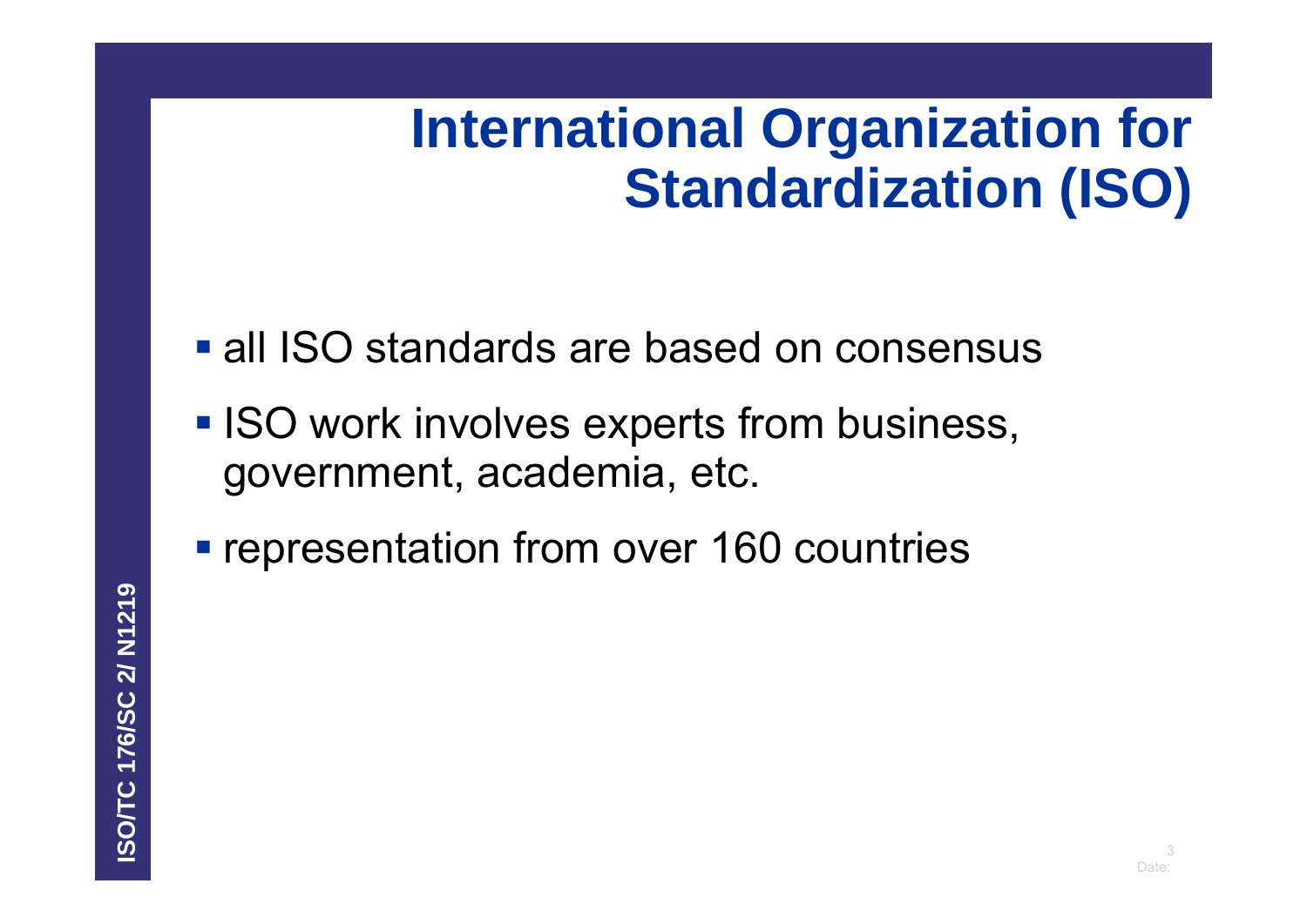## **This presentation**

- **Provides an overview of the revision of** ISO 9001 to be published in 2015
- **Example 15 is being developed by the ISO sub-committee for** communication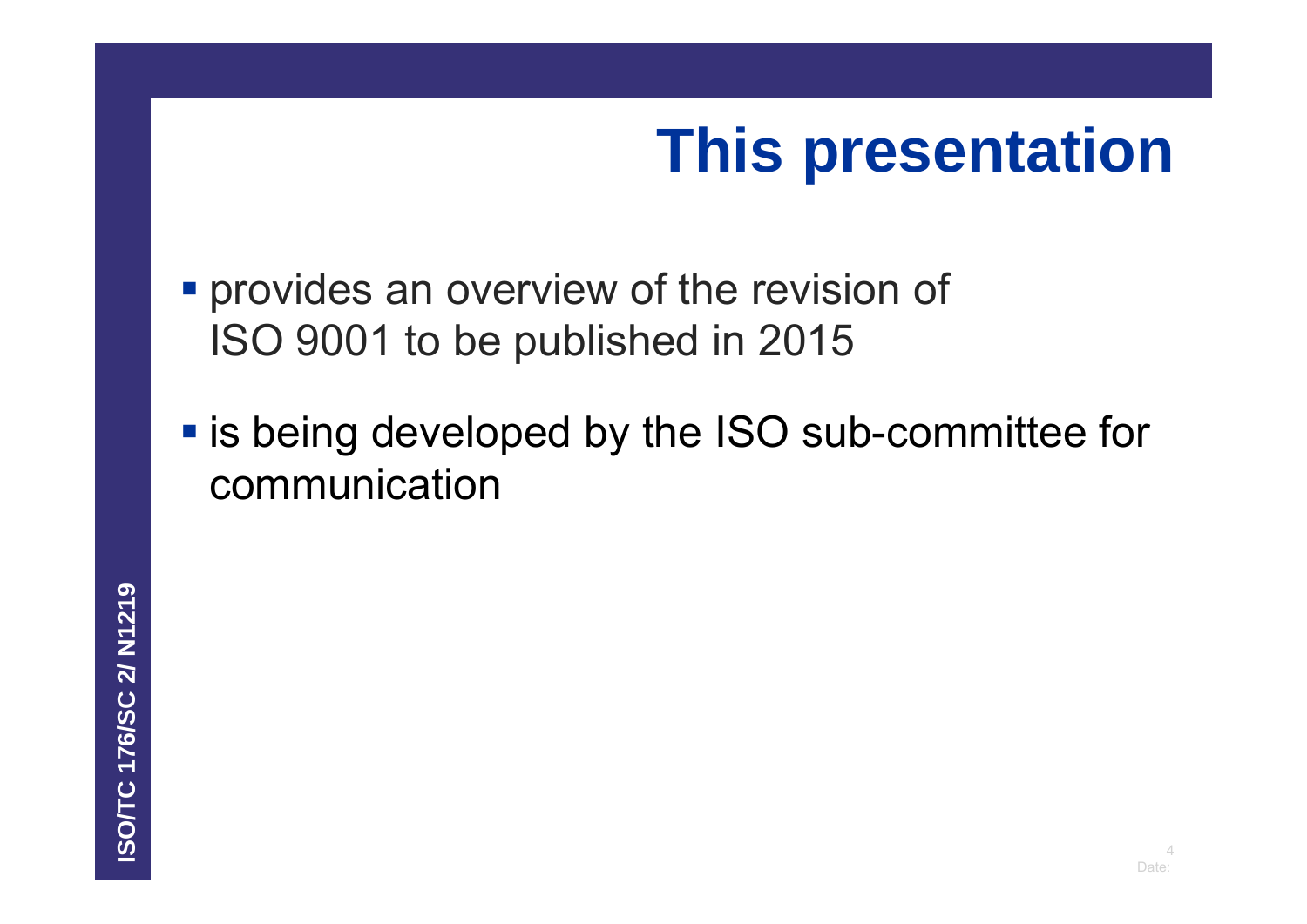## **Reasons for revisions**

The world changes:

- $\blacksquare$  increased prominence of services
- **globalization**
- **more complex supply chain**
- $\blacksquare$  increased interested parties' expectations
- **Information availability**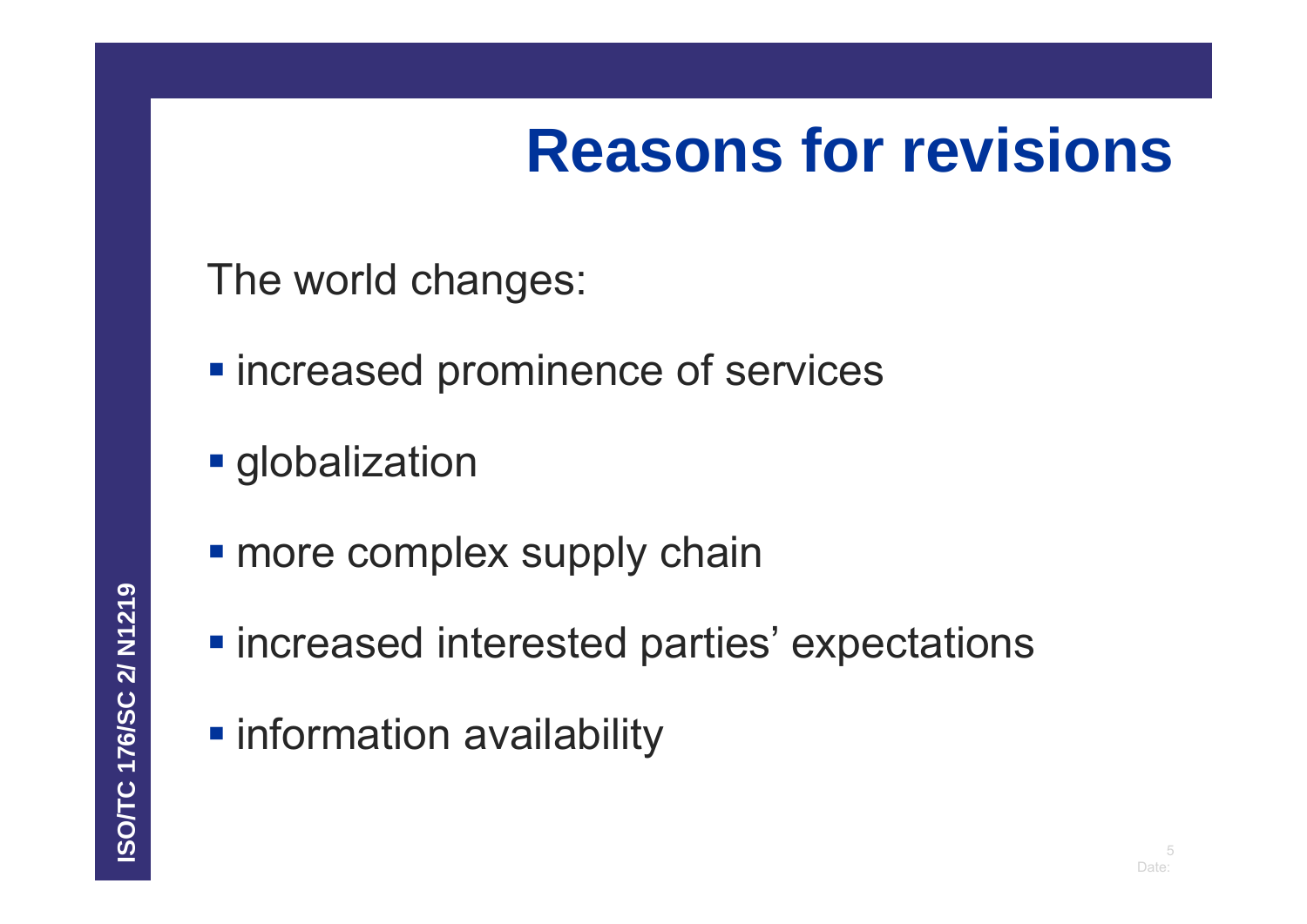## **Key perspectives**

### **ISO 9001 needs to change, to:**

- **a** adapt to a changing world
- **EXTERF 1** enhance an organization's ability to satisfy its customers
- **Perovide a consistent foundation for the future**
- **reflect the increasingly complex environments in which** organizations operate
- ensure the new standard reflects the needs of all interested parties
- **integrate with other management systems**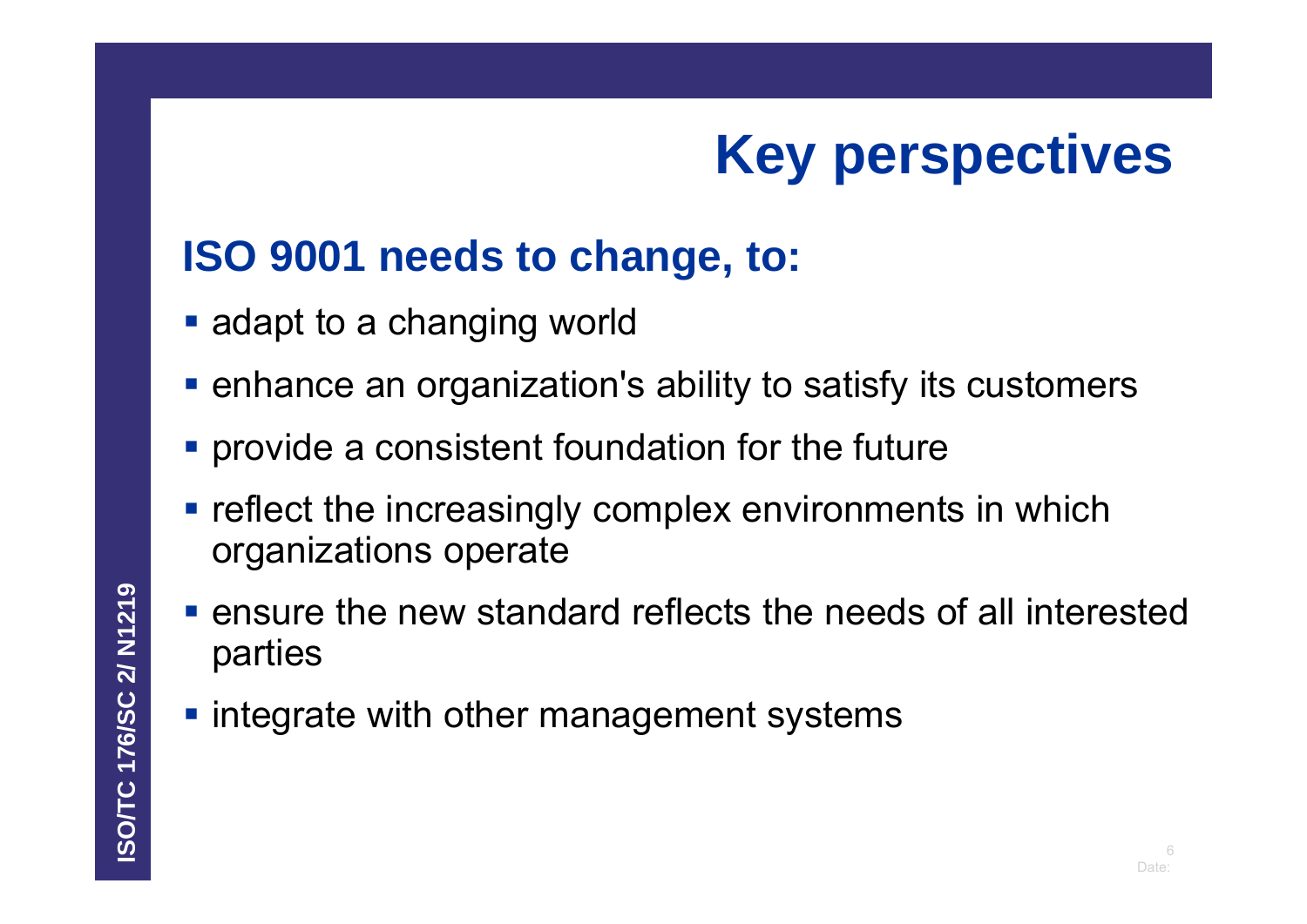### **Main changes**

### emphasis on:

- $\mathcal{L}_{\mathcal{A}}$ greater focus on the customer
- $\mathcal{L}_{\mathcal{A}}$ risk-based thinking
- $\mathcal{L}_{\mathcal{A}}$  aligning QMS policy and objectives with the strategy of an organization
- $\mathcal{L}_{\mathcal{A}}$ greater flexibility with documentation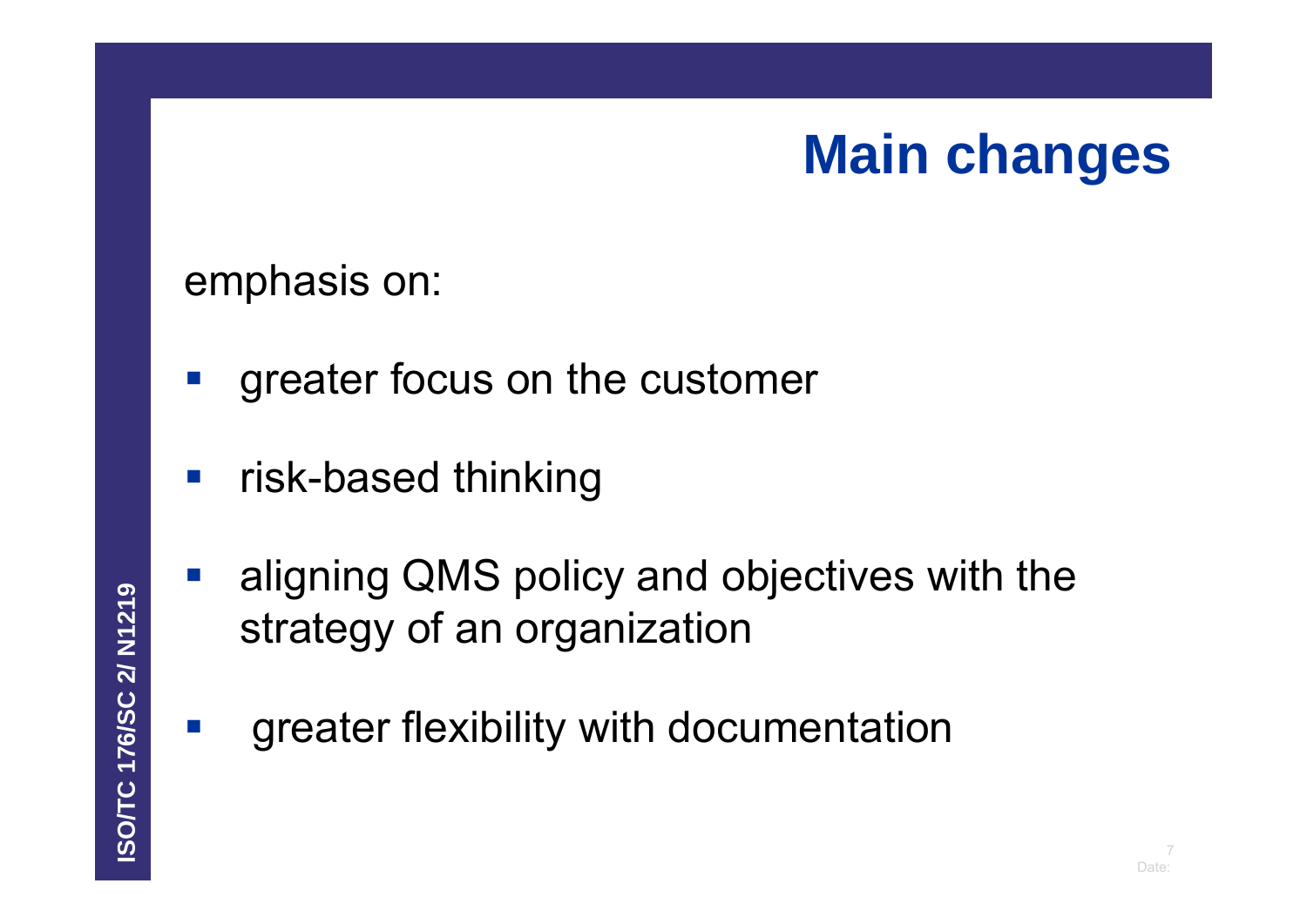## **High level structure**

A new common format has been developed for use in all management system standards:

- *standardized core text and structure for multiple ISO management systems for integration*
- ̶ *standardized core definitions*

Organizations implementing multiple management systems (e.g. quality, environmental, information security) can achieve better integration and easier implementation

The high level structure and common text is public information and can be found in Annex SL of the www.iso.org/directives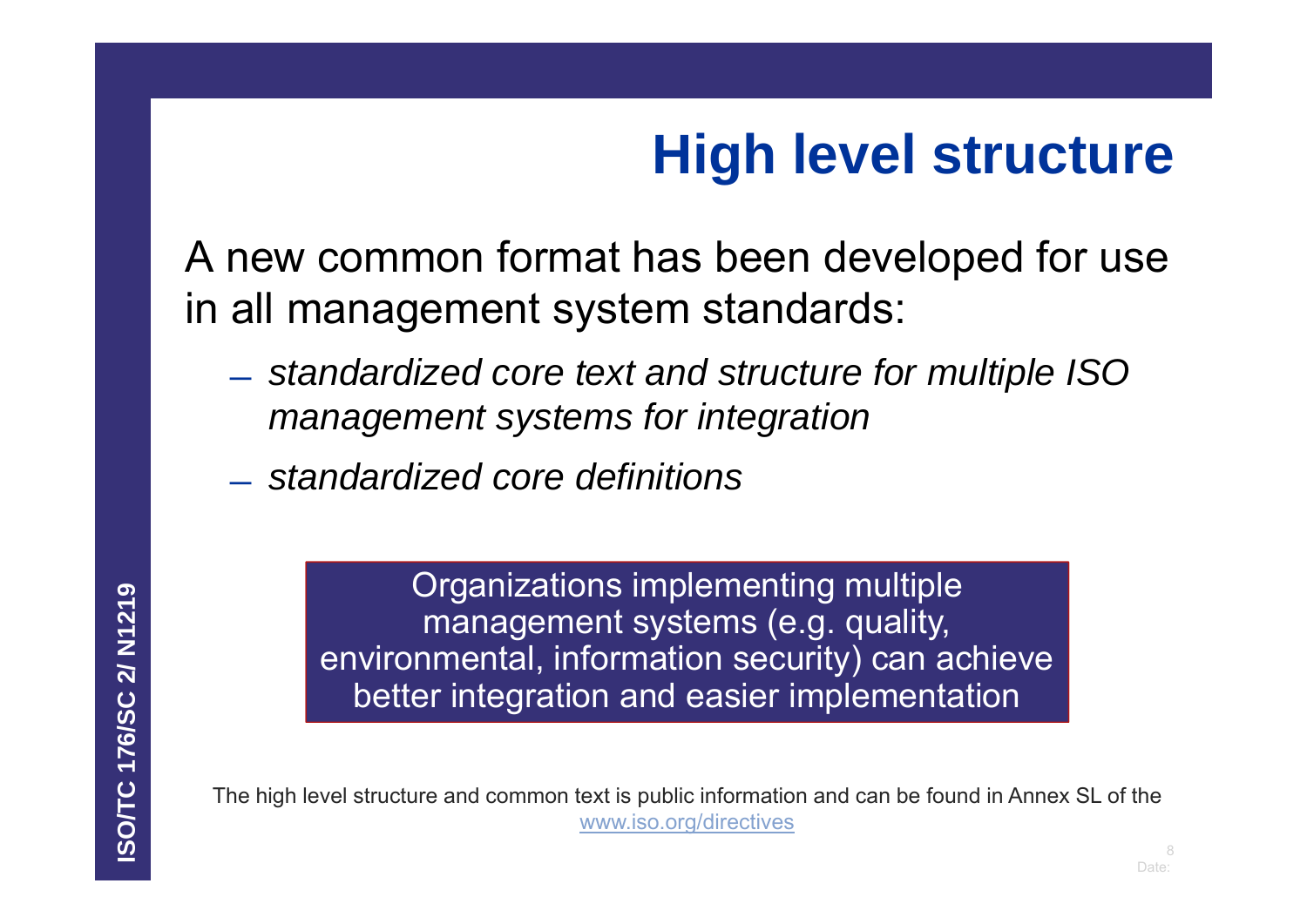### **Structure of ISO 9001:2015 1/3**

#### **1Scope**

- **2Normative references**
- **3 Terms and definitions**

#### **4Context of the organization**

- 4.1 Understanding the organization and its context
- 4.2 Understanding the needs and expectations of interested parties
- 4.3 Determining the scope of QMS
- 4.4 Quality management system and its processes

#### **5Leadership**

- 5.1 Leadership and commitment
- 5.2 Quality policy
- 5.3 Organizational roles, responsibilities and authorities

#### **6Planning for the QMS**

- 6.1 Actions to address risks and opportunities
- 6.2 Quality objectives and planning to achieve them
- 6.3 Planning of changes

ISO/TC 176/SC 2/ N1219 **ISO/TC 176/SC 2/ N1219**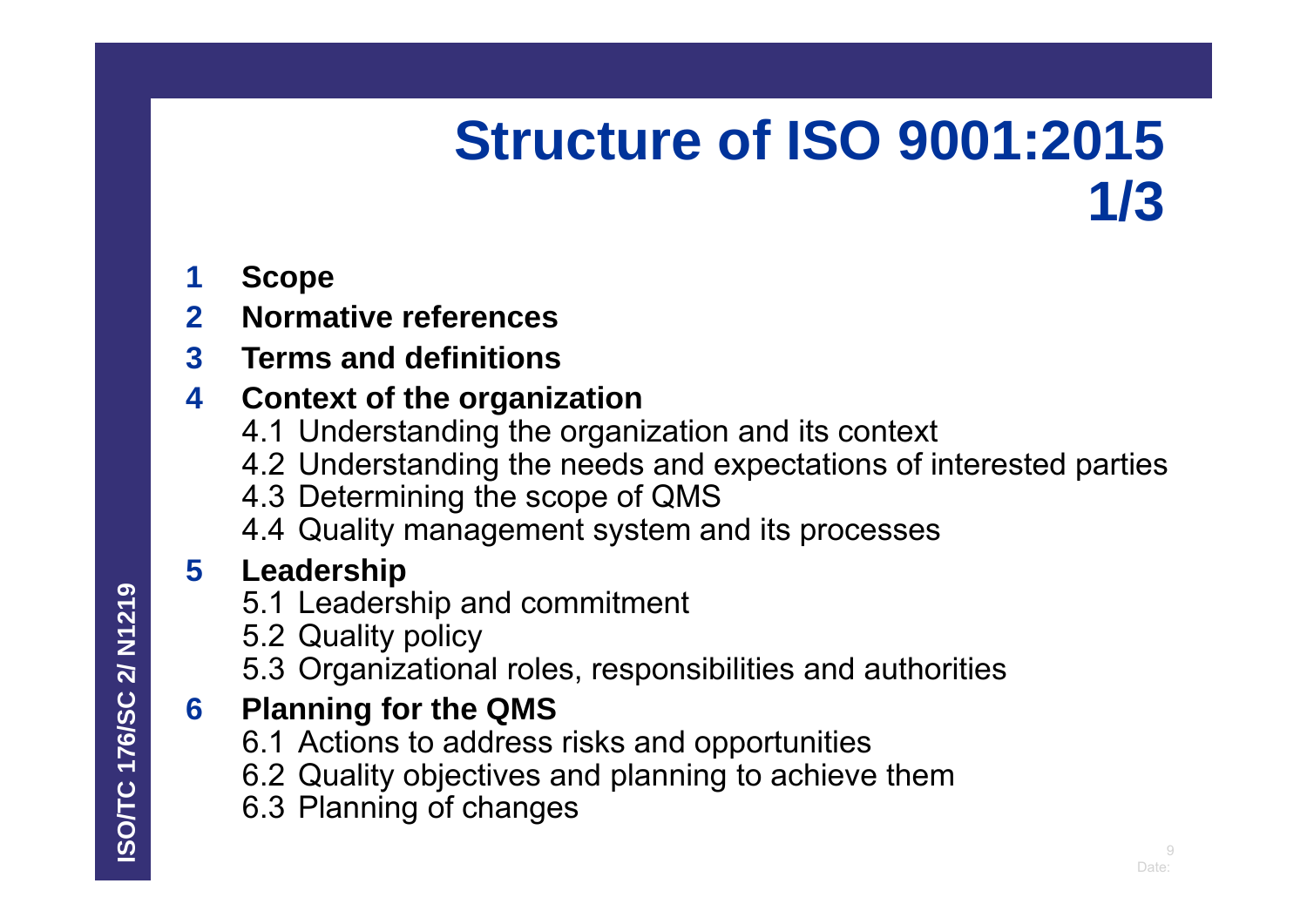### **Structure of ISO 9001:2015 2/3**

### **7 Support**

- 7.1 Resources
- 7.2 Competence
- 7.3 Awareness
- 7.4 Communication
- 7.5 Documented information

### **8 Operation**

- 8.1 Operational planning and control
- 8.2 Determination of requirements for products and services
- 8.3 Design and development of products and services
- 8.4 Control of externally provided products and services
- 8.5 Production and service provision
- 8.6 Release of products and services
- 8.7 Control of non conforming process outputs, products and services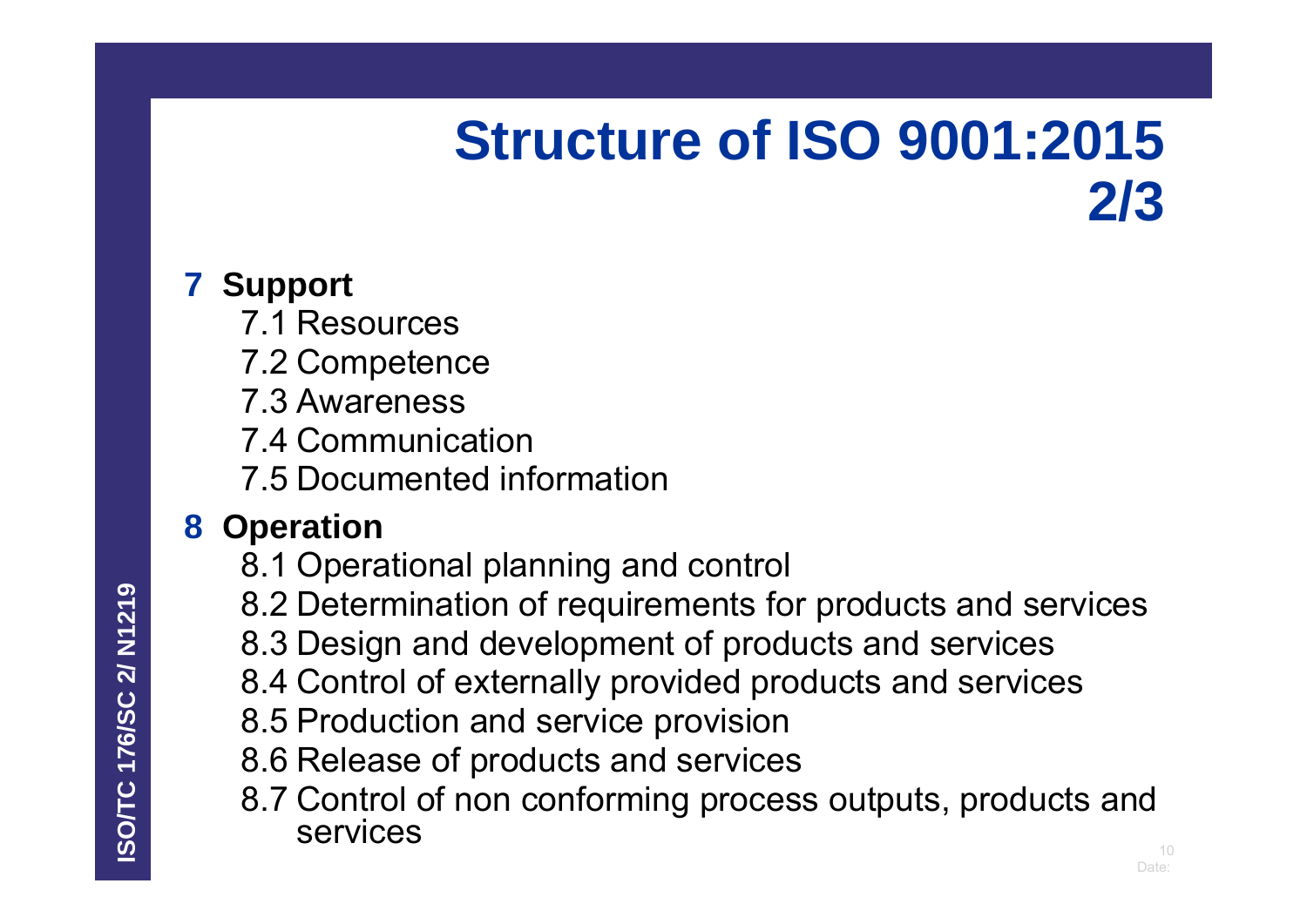### **Structure of ISO 9001:2015 3/3**

### **9 Performance evaluation**

- 9.1 Monitoring, measurement, analysis and evaluation
- 9.2 Internal audit
- 9.3 Management review

### **10 Improvement**

- 10.1 General
- 10.2 Non-conformity and corrective action
- 10.3 Continual improvement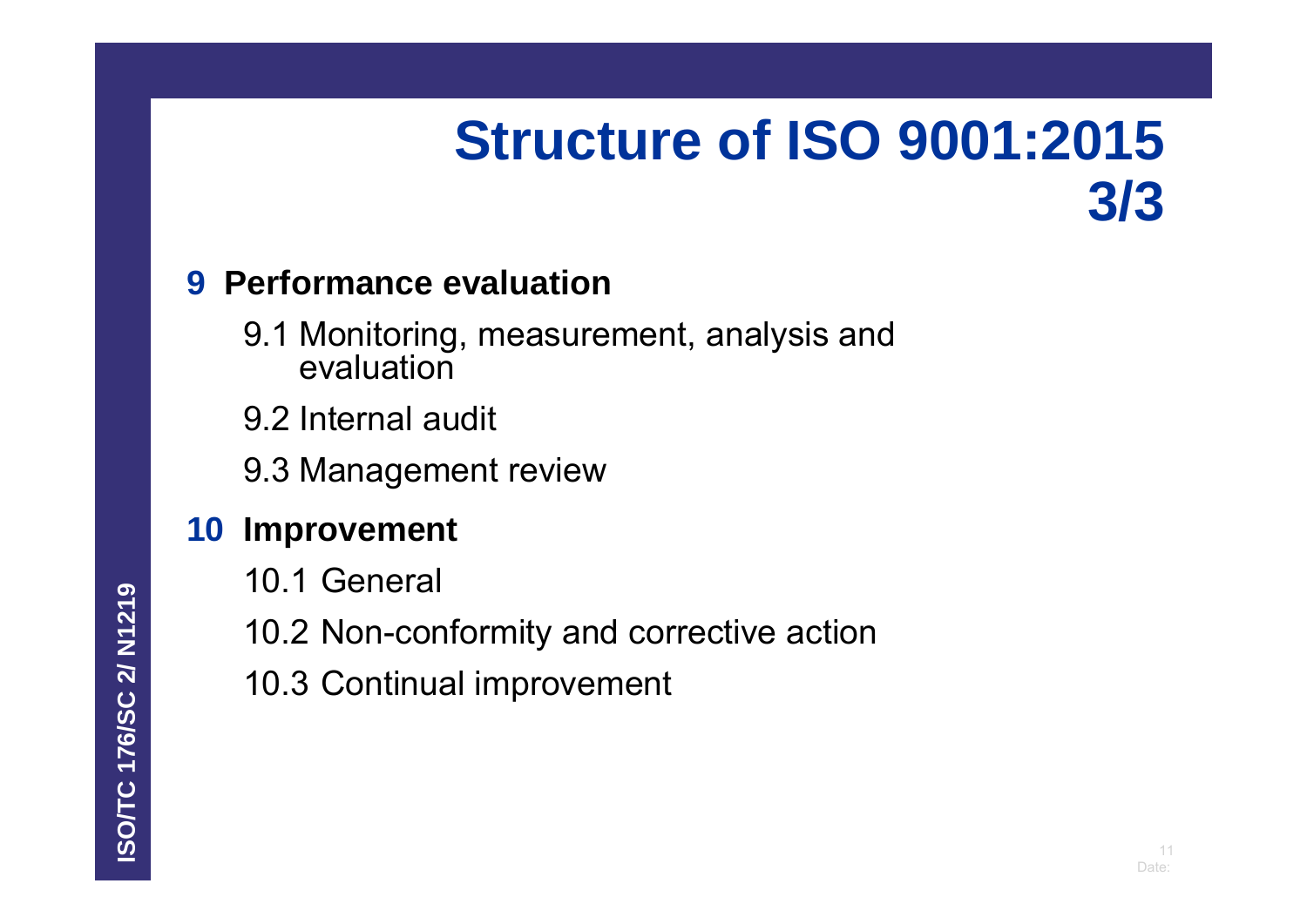## **Supporting documents**

- **Exerchification transition plan and timeframe**
- guidance documents on specific topics, e.g. the process approach
- comparison of ISO 9001:2008 and 9001:2015
- **Filte frequently asked questions**
- **ISO website updates**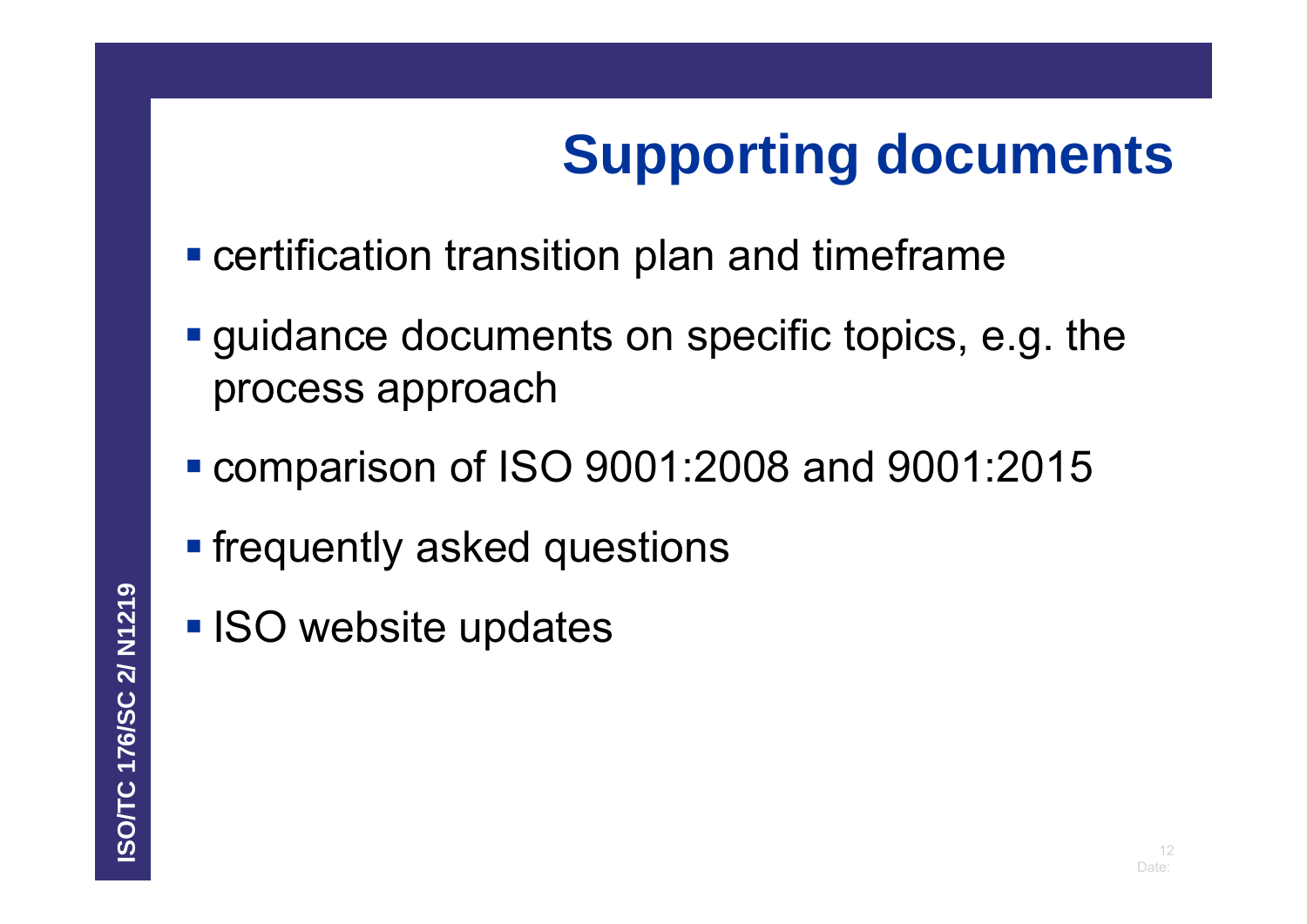### **ISO 9001:2015 Timeline**



**ISO/TC 176/SC 2/ N1219**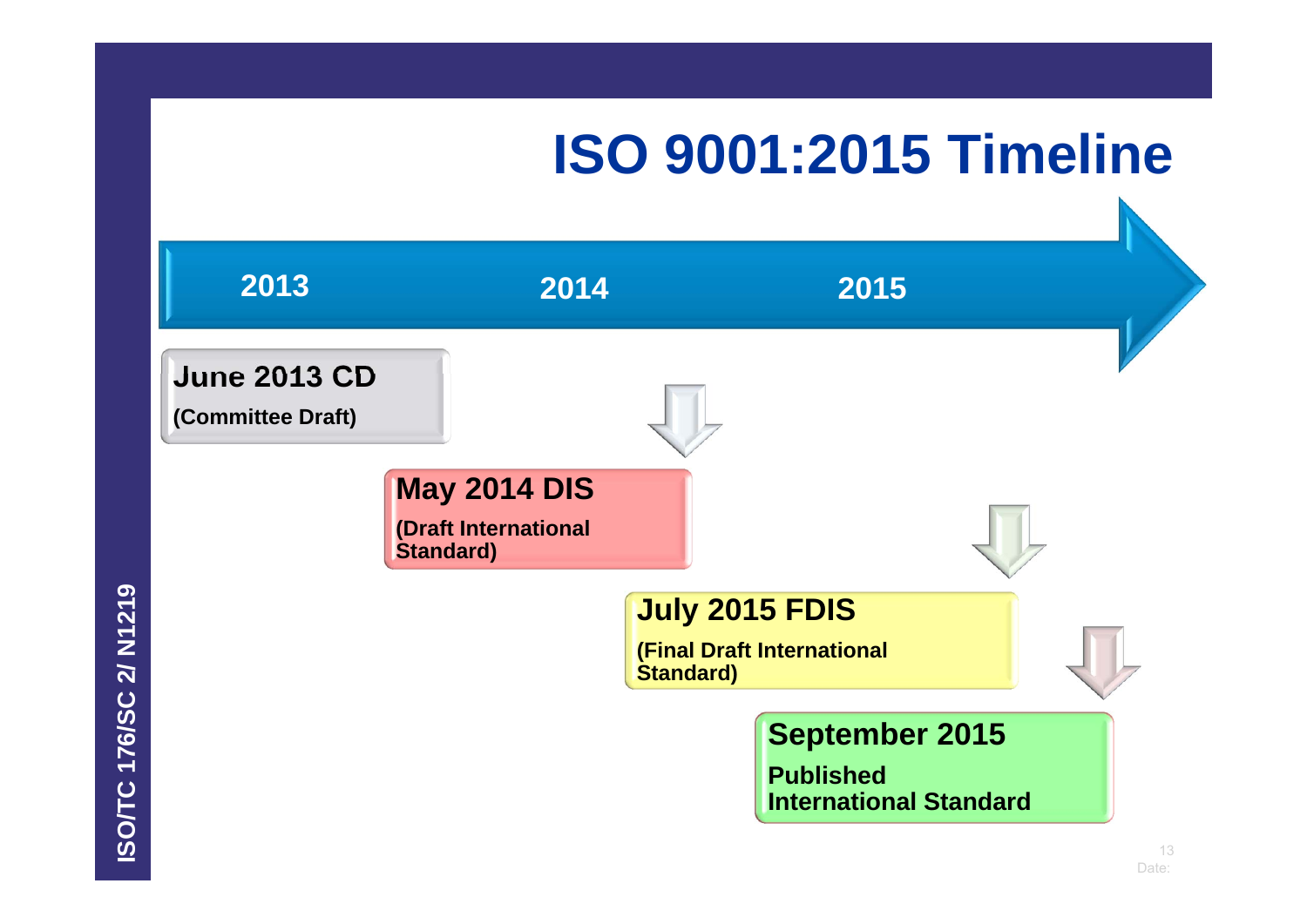### **ISO 9001:2015 Certification Transition Timeline**

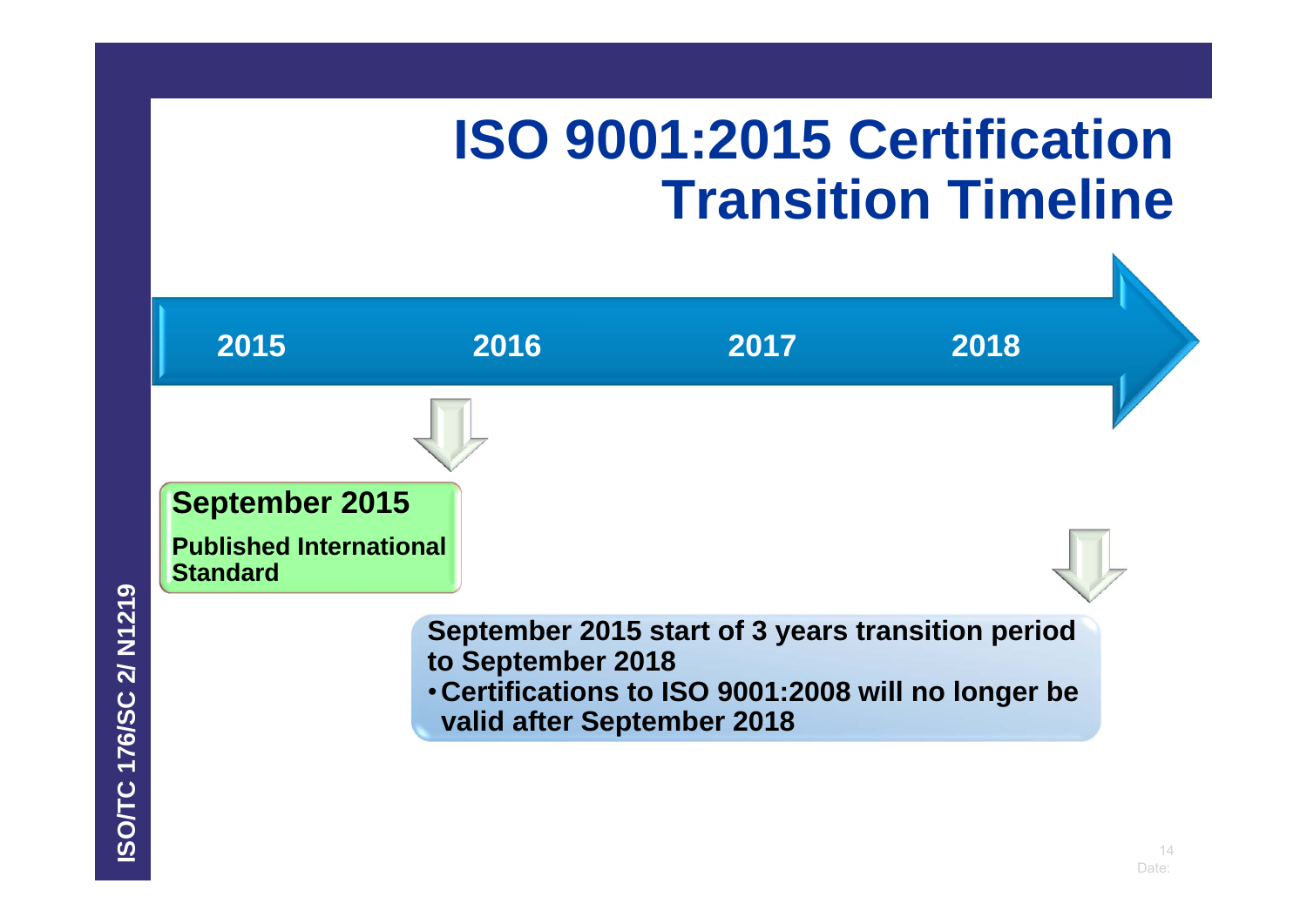## **Other important Information**

The revision of ISO 9001 will impact on other related standards and documents.

Expect changes to:

- industry-specific standards
- supporting documents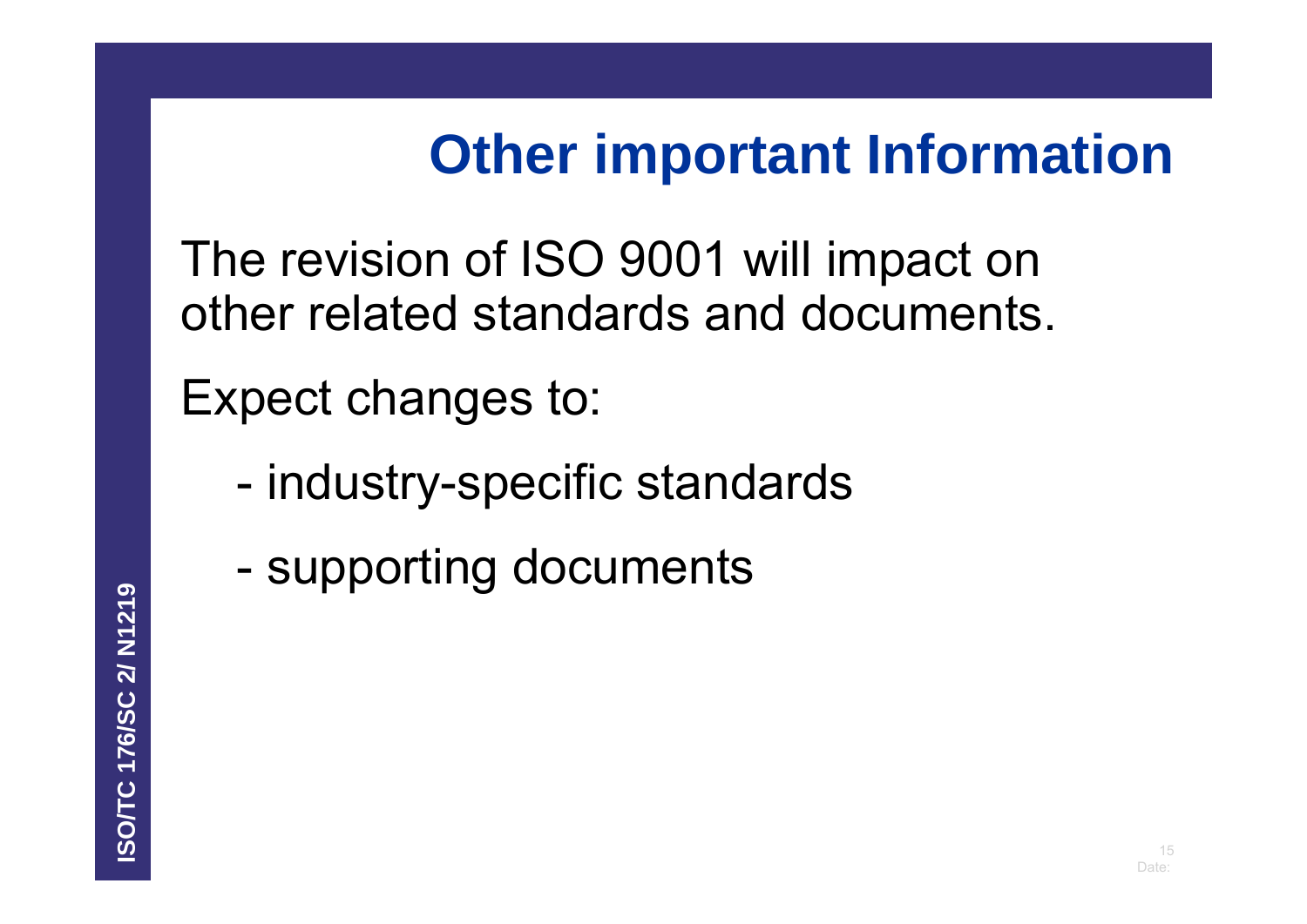### **I need to ensure my organization . . .**

- $\mathbb{R}^3$  knows and understands the key changes and concepts
- plans to implement the new requirements
- stays informed as the revision proceeds
- $\frac{1}{2}$ takes full advantage of the revised ISO 9001